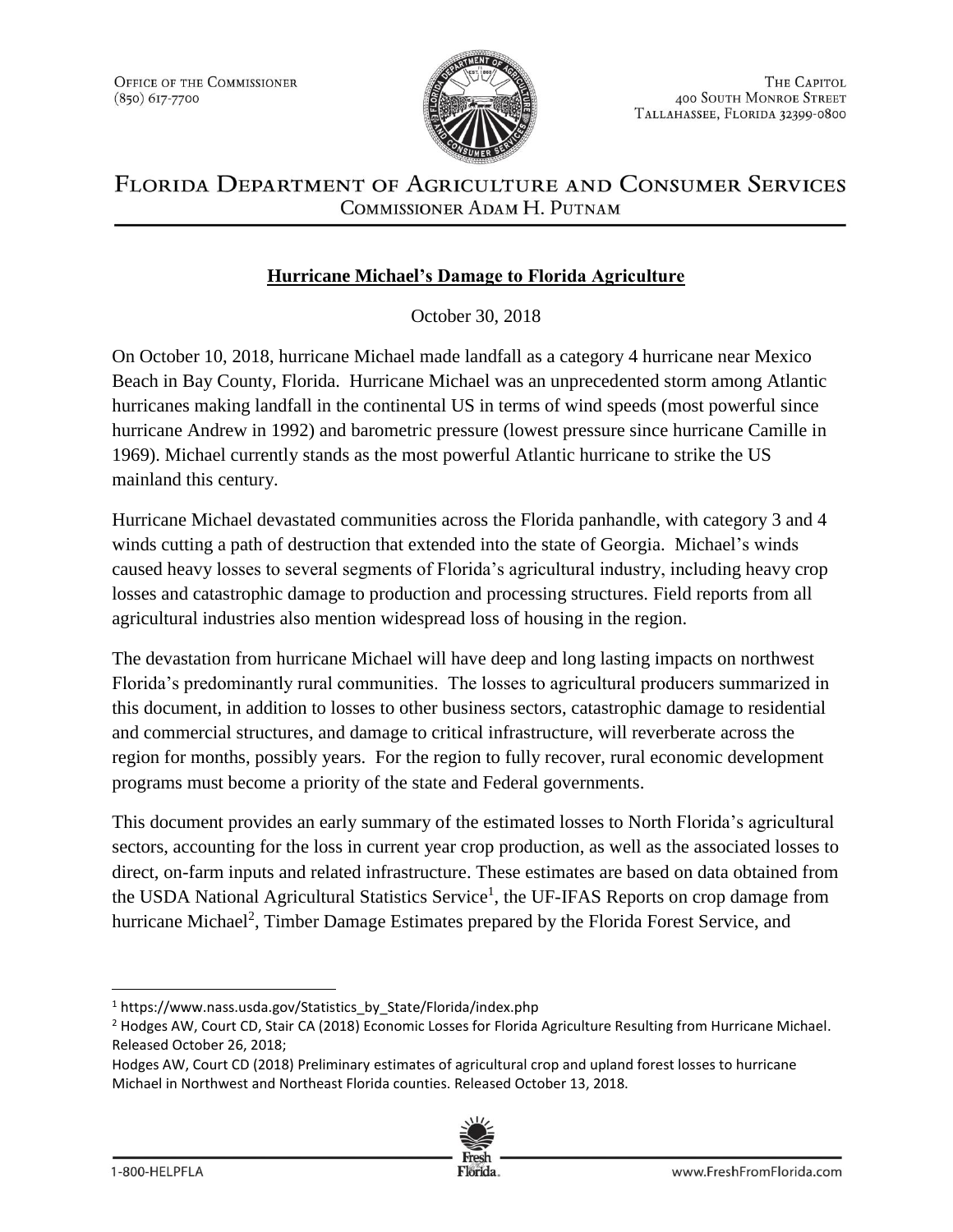individual assessment surveys the Florida Department of Agriculture and Consumer Services conducted with industry leaders and individual producers. These are early estimates, and

The purpose of this document is to inform policy-makers about the extent of the damage and losses experienced by agricultural producers in Florida in the wake of Hurricane Michael. The estimates are based on the best available information, including satellite imagery, published agricultural statistics, and surveys with agricultural producers who are in the midst of recovery efforts.

This document does not constitute a request to the State or Federal governments; rather it is meant to inform policy-makers.

This document summarizes estimated **crop losses** and **total losses** for each commodity group. **Crop losses** include reduced agricultural sales due to wind or flood induced product losses, decreased yields, spoiled product, and dead livestock. **Total losses** include crop losses in addition to ancillary losses experienced by producers such as debris cleanup, additional feed or harvest costs, damage to land, infrastructure, and equipment. In other words, total losses are the sum of crop losses and ancillary losses.

Total losses to production agriculture are estimated at **\$1,481,843,193.58.**

#### **1. Forestry \$1,289,023,465**

Nearly 47% of Florida's land, or approximately 16.96 million acres, is forestland cover. Of the forestland cover in Florida, 49% is pine, 45% is hardwood or mixed hardwood-pine, and 6% is cypress. These productive forests support a sizable forest products processing and manufacturing sector in the state, a large proportion of which is clustered in Northwest Florida.

Hurricane Michael's winds inflicted catastrophic damage on North Florida's forest industry. Nearly 347,000 acres of productive forest were completely destroyed by the category 3 and 4 winds, with losses ranging between 90% and 100%. An additional 1 million acres of forestland experienced severe damage due to high wind speeds, with losses around 75%. Another 1.4 million acres experienced tropical storm force winds, with estimated losses of 15%.

Salvaging fallen timber in these conditions is extremely challenging. Fallen trees blocked road access throughout rural areas, making transportation of timber and equipment a challenge. Several mills that could have been used to process the salvaged timber sustained heavy damage and were operating at a portion of their capacity.

Timber losses will have unexpected consequences across the rural economies of the impacted region. Several farmers (growing crops other than timber) use their timber stands as collateral for loans used to operate their farms, and many people in the area use their timber stands as a safety net or a savings/retirement plan.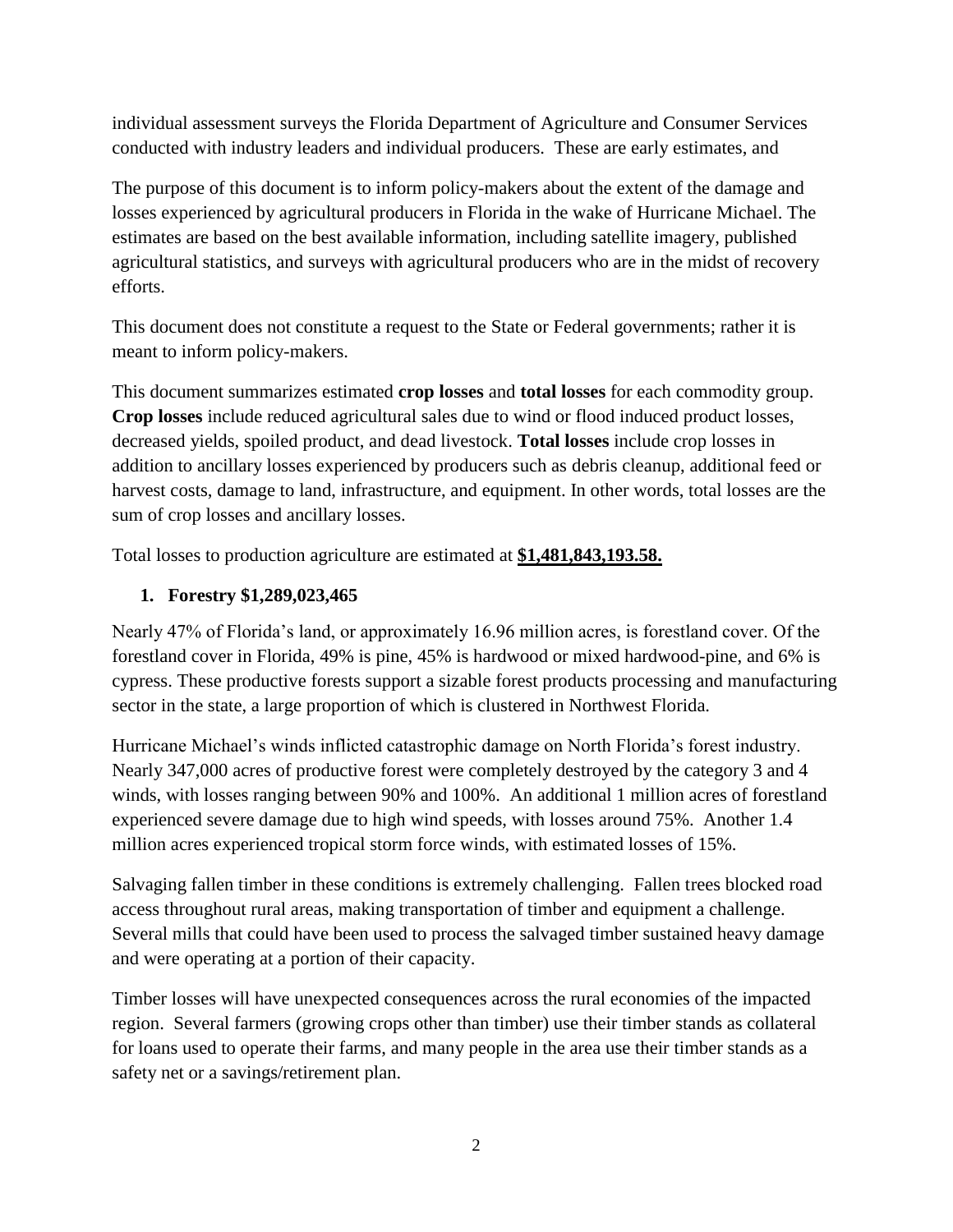Towns and cities in the region have also lost a significant amount of their urban forest canopy due to wind damage or tree death resulting from flooding. Urban trees have positive impacts on property prices and people's health. Thus, the loss of urban trees will have consequences that go well beyond the value of lost timber.

Total losses to the timber stock are estimated at \$1,289,023,465.

#### **2. Cotton: \$49,877,183**

Cotton is a major crop in Northwest Florida, as well as in the neighboring states of Georgia and Alabama. The cotton crop is generally harvested in October, and only around 5%-10% of Florida's acreage had been harvested by the time hurricane Michael moved into the area. An estimated 51,404 acres experienced category 3 or 4 winds, resulting in a total loss with no cotton to be salvaged. An estimated 25,478 acres experienced severe damage with losses in the range of 85%. Lastly an estimated 39,538 acres experienced significant damage with losses estimated around 50%.

Reports from the field also mention heavy damage to farm structures such as barns, sheds, equipment, and farm houses, in addition to significant expenses in debris clean up. We estimate these ancillary losses to be at least \$6,190,870.

We estimate crop losses in cotton to be \$49,877,182.

Total estimated losses to Florida's cotton growers are \$ \$56,068,052.

# **3. Cattle: \$43,319,925.75**

Beef cattle is one of Florida's most important land uses, with more than 1.7 million animals grazing in approximately 6.5 million acres of pasture and woodlands, and annual sales of \$549.1 million. There are an estimated 1,507 cattle ranches and 106,438 head of cattle in the areas that experienced hurricane force winds during hurricane Michael.

The most significant issue identified in field reports was the widespread destruction of fences as a result of fallen trees. Ranchers had to spend significant resources to keep cattle together and out of harm's way. Hay and feed barns, equipment sheds, center pivot irrigation systems and similar structures or equipment were completely destroyed in several areas. Another major problem reported was that due to the electricity blackout, ranchers could not operate the pumps that are used to fill water troughs, and simply providing water for animals became an issue. Dead cattle were also reported.

Loss of hay and feed as a result of widespread damage in hay and feed barns in addition to heavy rain will need to be offset by purchases of additional forage, feed, and nutritional supplements. Cattle in ranches that experienced Category 3 and 4 winds will need an estimated 45 days of replacement feed, while cattle in ranches that experienced hurricane force winds will need an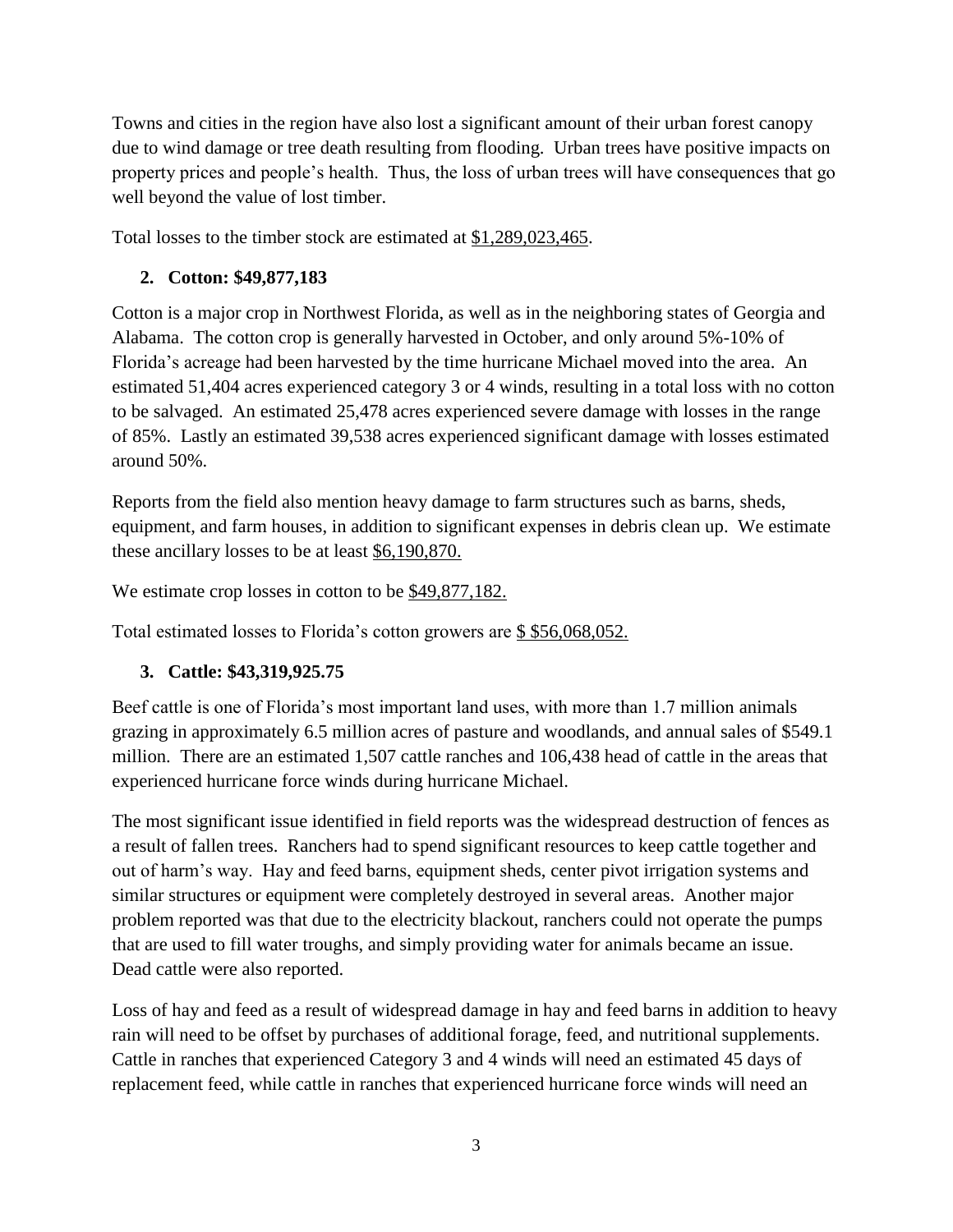estimated 25 days of replacement feed. Valued at \$1.85 per day per head, the estimated cost of replacement feed will be \$7,130,029.50.

As a result of widespread damage, we also expect that 10% of cows in ranches that experienced category 3 or 4 winds, and 5% of cows in ranches that experienced hurricane force winds will not carry calves to weaning or even breed this year. This is an estimated loss of 3,989 calves, each with a value of \$787, or \$3,139,146.25.

The cost of cleaning debris and rebuilding fences is substantial. We estimate that ranches that experienced category 3 or 4 winds will spend an average \$5,000 per ranch, while ranches that experienced hurricane force winds will spend an average \$2,500 per ranch. Total cleanup and fence rebuilding costs are estimated to be \$5,596,250.

Damage to barns, sheds, farm housing, farm roads, and other farm infrastructure was also significant. We estimate that ranches that experienced category 3 or 4 winds have suffered \$15,000 per ranch in damages to farm infrastructure, while ranches that experienced hurricane force winds have suffered \$9,000 per ranch in damages to farm infrastructure. Total losses and damages to farm infrastructure in cattle ranches is estimated to be \$17,952,000.

Michael's winds have also destroyed large amounts of farm equipment. We estimate that ranches that experienced category 3 or 4 winds lost and average of \$3,000 per ranch in farm equipment, while ranches that experienced hurricane force winds lost an average of \$2,000 in farm equipment. Total estimated equipment losses of farm equipment are \$3,745,500.

Total ancillary losses for cattle are estimated to be \$37,562,925

Total crop losses to beef cattle producers are estimated to be \$5,757,000.

Total losses to cattle producers, including crop and ancillary losses, are estimated to be \$43,319,925.

#### **4. Peanuts: \$23,049,369**

Peanuts are also a major crop in North Florida and are often grown in rotation with cotton. A good portion of this year's peanut crop had been already harvested by the time hurricane Michael made landfall, but nearly 50% of the crop was still in the field. Peanuts are a ground crop and can better withstand the impacts of strong winds, leading to lower losses than in more vulnerable crops. However, peanut processing facilities were heavily impacted by Michael's strong winds, and most facilities were out of power for several days. Processing peanuts requires heat drying, which relies on electricity. Without heat drying, peanuts must be dried in the field, which leads to crop losses.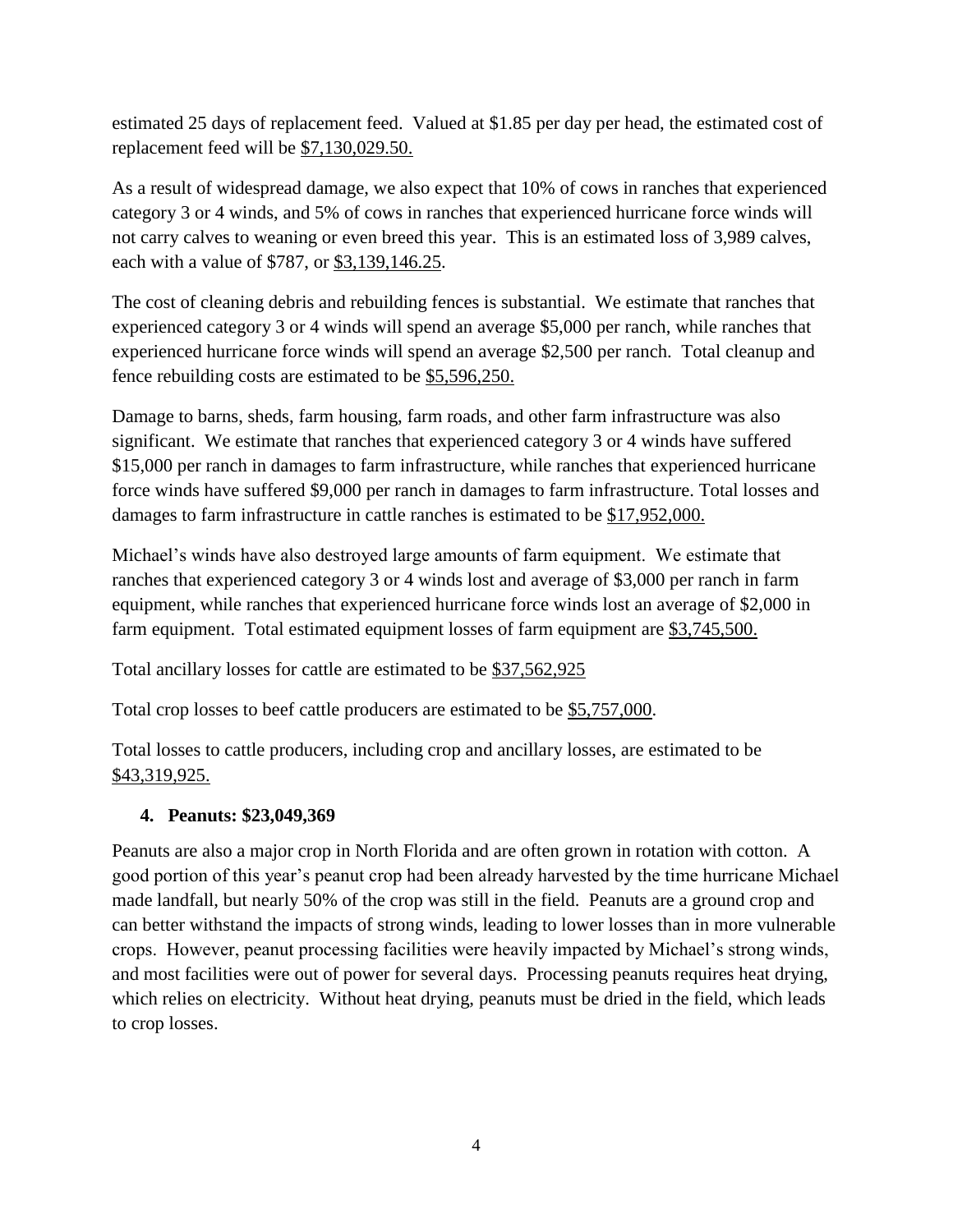An estimated 48,001 acres experienced category 3 and 4 winds, with losses around 60%. Nearly 23,335 acres experienced losses around 45%, and an estimated 108,205 acres experienced losses of around 35%.

Losses to important peanut infrastructure—drying facilities, warehouses, and sampling stations—are estimated at \$6.5 million.

Crop losses in peanuts are estimated at \$23,049,369.

Total losses for the Florida peanut industry are estimated at \$29,549,369.

# **5. Nurseries and Floriculture: \$16,117,366**

Florida's nurseries provide live plants for landscapers and agricultural producers throughout the US, and their annual sales are in the range of \$2.75 billion. Just in the impacted region, plant nurseries are responsible for nearly \$80 million in annual sales.

Growers incurred substantial labor costs in preparing nurseries in advance of hurricane Michael, as well as cleaning up debris after the storm passed. Growers have reported an estimated  $\S1$ million in preparation and debris clean-up costs.

Crop losses for greenhouse, nursery, and floriculture producers are estimated to be \$15,117,366.

Total losses, including crop losses, for greenhouse and floriculture producers are estimated to be \$16,117,366.

# **6. Poultry and Eggs: \$10,026,000**

Poultry and eggs are important livestock industries in Florida, with nearly \$378 million in annual sales. A large portion of this industry is clustered in Northwest Florida, and some producers were in the path of hurricane Michael.

Total losses in poultry and eggs are estimated to be \$10,026,000.

# **7. Vegetables: \$8,613,841**

Vegetables are a major component of Florida's diverse agricultural industry, with more than \$1.3 billion in annual sales. While the vast majority of the state's vegetable production takes place in south and central Florida, there are sizable vegetable and melon growing areas in northwest Florida, and many of these were impacted by hurricane Michael.

Field reports indicate that in areas with category 3 and 4 winds, tomatoes, peppers, and cucurbits suffered catastrophic losses with no product to salvage. In areas with severe winds, losses in tomatoes ranged between 75% to 90%. Several growers had vegetable crops survive the storm, but their already stressed crops died in the aftermath as there was no electricity to run irrigation systems. Heavy infrastructure damage to packinghouses in the area has also been reported.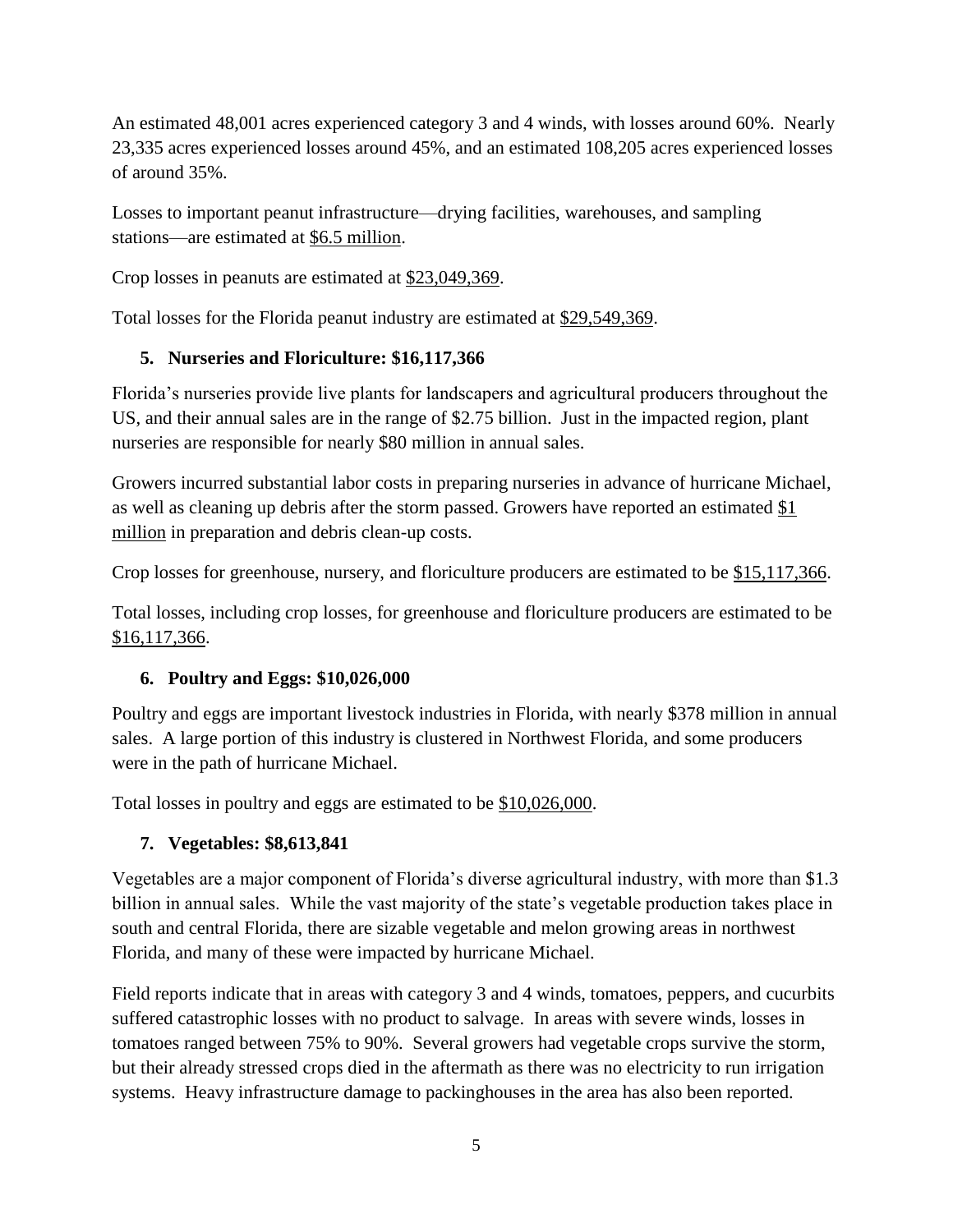Total losses for vegetable producers are estimated to be \$8,613,841.

# **8. Other Field Crops: \$7,282,946**

Corn, soybeans, oats, and different types of hay or forage crops are generally used in rotation with peanuts and cotton in Northwest Florida farms. Although these crops make a small portion of Florida's agricultural portfolio, there is significant acreage of these crops in the affected region. Significant portions of the harvest for these crops had already taken place before hurricane Michael.

An estimated 57,331 acres of these crops were located in the area that experienced catastrophic category 3 and 4 winds, with catastrophic losses. An estimated 58,781 acres were located in the area that experienced severe winds with estimated losses as high as 80% for some crops. An estimated 220,598 acres were located in the area that experienced heavy winds, with losses as high as 35% for some crops.

Total losses to other field crops are estimated at \$7,282,946.

# **9. Dairy: \$6,435,000**

Florida is home to over 100 dairies and 125,000 dairy cows, with annual milk sales over \$500 million.

Significant amounts of milk had to be dumped before and after the storm due to supply chain disruptions. Feed was also in short supply in the aftermath of the hurricane, due at least in part to blocked roads. The biggest issue reported from the field was the large consumption of diesel used to run generators that were being used to power milk parlors during the electricity blackouts.

Total losses to the dairy industry are estimated to be \$6,435,000.

# **10. Aquaculture: \$5,000,887.13**

Florida aquaculture is a highly diverse sector with annual sales in the range of \$70 million. Aquaculturists in Florida produce ornamental fish, mollusks, alligators, aquatic plants, live rock and coral, and a diversity of food fish, among other products. Aquaculture in Northwest Florida is dominated by shellfish grown in submerged leases, but there is also a large farm where sturgeon are reared to produce high-value caviar.

Aquaculture farms depend heavily on electricity to run oxygenation and water circulation systems. Even short periods of time without electrical power may result in heavy losses, particularly when fish and shellfish are in larval or juvenile stages. In addition, if areas with ponds or tanks get flooded, fish will likely die or escape, resulting in heavy losses.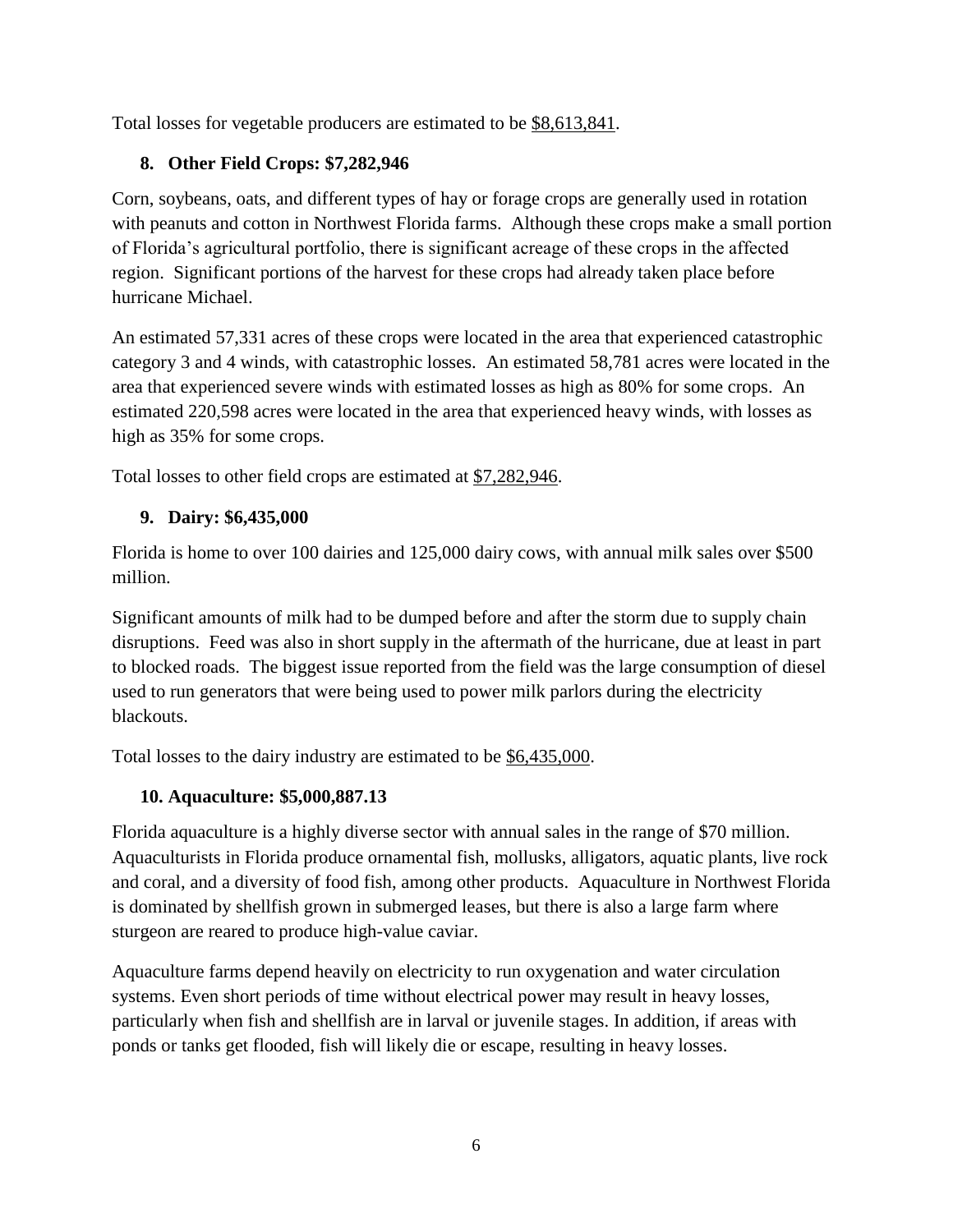Shellfish aquaculture takes place close to the coast in submerged leases. Some of the equipment is difficult to secure, and the heavy waves, storm surge, and strong winds of hurricane Michael destroyed significant amounts of this equipment.

Reports from the field indicate catastrophic losses in areas struck with the heaviest winds, while areas affected by severe and moderate winds have reported with losses ranging between 25% to 80%. In addition, we have reports that storm surge impacted aquaculture production areas throughout the Big Bend region, causing losses to the south and east of the areas impacted by hurricane force winds.

We also have reports of shellfish seedstock facilities that lost large amounts of shellfish seed (very small clams and oysters that are then placed in cages or bags) due to power outages. Shellfish seedstock has been in short supply in Florida for several years, and hurricane Michael will make this shortage even worse.

Several aquaculturists are also reporting heavy infrastructure and equipment losses, as well as significant amount of storm debris that must be cleaned up. In addition, significant resources were used in storm preparation.

In the aftermath of the storm, several harvesting areas have also been closed due to water quality issues.

Total losses to aquaculture producers are estimated to be \$5,000,887.

# **11. Fruits: \$4,356,663**

Fruits are a major component of Florida's agriculture and include notable products such as citrus and avocados. While the vast majority of the fruit acreage is located in Central and South Florida, the impacted counties in Northwest Florida produce nearly \$12 million in annual fruit sales. In recent years a small specialty citrus industry has flourished in this region, producing high-value easy to peel citrus varieties such as mandarins and tangerines. Fruit trees in the impacted area suffered heavy crop losses.

Total losses to the fruit industry are estimated to be \$4,356,663.

# **12. Tree Nuts (including Pecans): \$4,089,676**

Pecans are not a large industry in Florida, but there is significant acreage in the panhandle region and it is a high-value crop. Heavy winds strip trees of pecan nuts, and in many cases can inflict heavy damage on trees, which take several years to grow from planting to production.

An estimated 94 acres of nut trees were estimated to be in the area that experienced catastrophic category 3 and 4 winds, where losses are estimated to be 100%. Nearly 1,682 acres experienced severe winds with estimated losses around 50%, and an additional 4,246 acres experienced heavy winds with losses around 10%.